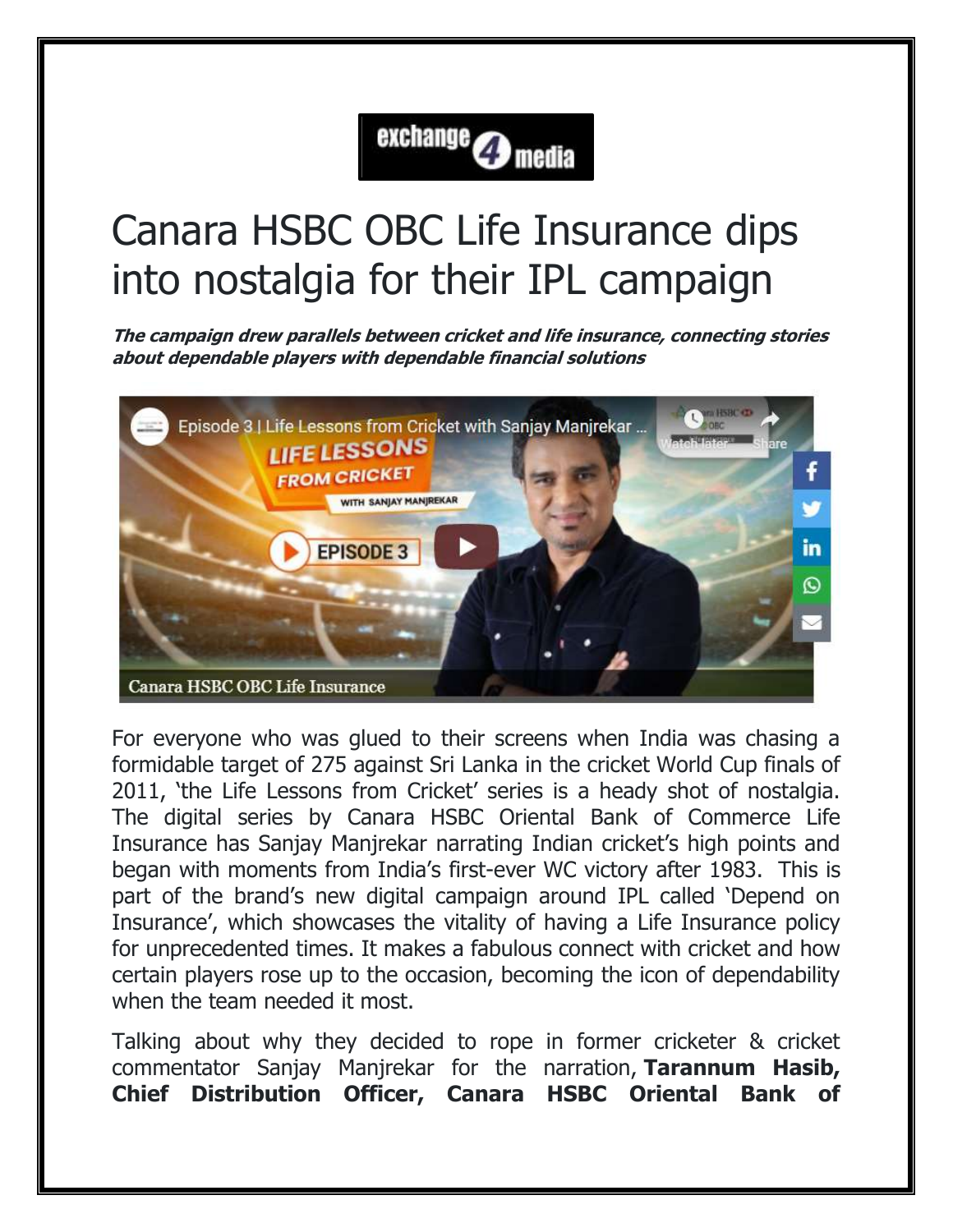**Commerce Life Insurance says, "**We wanted a host with expert knowledge of the game, someone who had been both on the pitch and off the pitch and could share both points of view. Sanjay Manjrekar was the perfect choice for the face of '#DependOnInsurance' campaign as he is a cricket commentator and former cricketer as well, having played international cricket for India from 1987 until 1996 as a right-handed middle-order batsman. A popular voice in the commentary box or at presentation ceremonies, Manjrekar has a knack for engaging storytelling that is rooted in his deep understanding of the sport."

But was it difficult to draw a connect between life insurance and cricket without making it look forced, **Parul Ohri, Creative Director, Momspresso** explains, "There is in fact a direct connect between the life lessons one can learn from Cricket and the key value that life insurance stands for - dependability. It was therefore not far-fetched to connect stories about dependable players on the field with a dependable financial solution like insurance."

Did Sanjay Manjrekar help with his immense knowledge of cricket to zero in on the stories? Ohri nods, "But of course, it was a long and careful process to sift through thousands of memorable match moments and shortlist the perfect five. But guided by Sanjay Manjrekar and his wonderful insights of what goes on during those high-pressure situations, we found the perfect stories of dependable cricketing legends who kept their promise to their team and country. While the stories are about cricket, they have an important life lesson about the need for dependability and are a spontaneous tie in to the dependability of life insurance. This is accurately summed up in the closing line of each film - 'Whether it is Cricket or lifewhen you are on a sticky wicket, you need someone you can depend on, like Canara HSBC OBC Life Insurance'."

Sanjay Manjrekar clearly seems like an apt choice for the ad and with the ease of his storytelling helps visualize the incidents like they happened yesterday. With his thorough understanding of the game - both as a player and as a commentator - he explains the strategy behind a move or the mindset of a player dealing with a tough situation, leaving the viewer thoroughly engaged. However, at a time when most brands around IPL are going for short snappy videos which get attention immediately, why did the brand choose to do a long-format video? Hasib explains, "After much